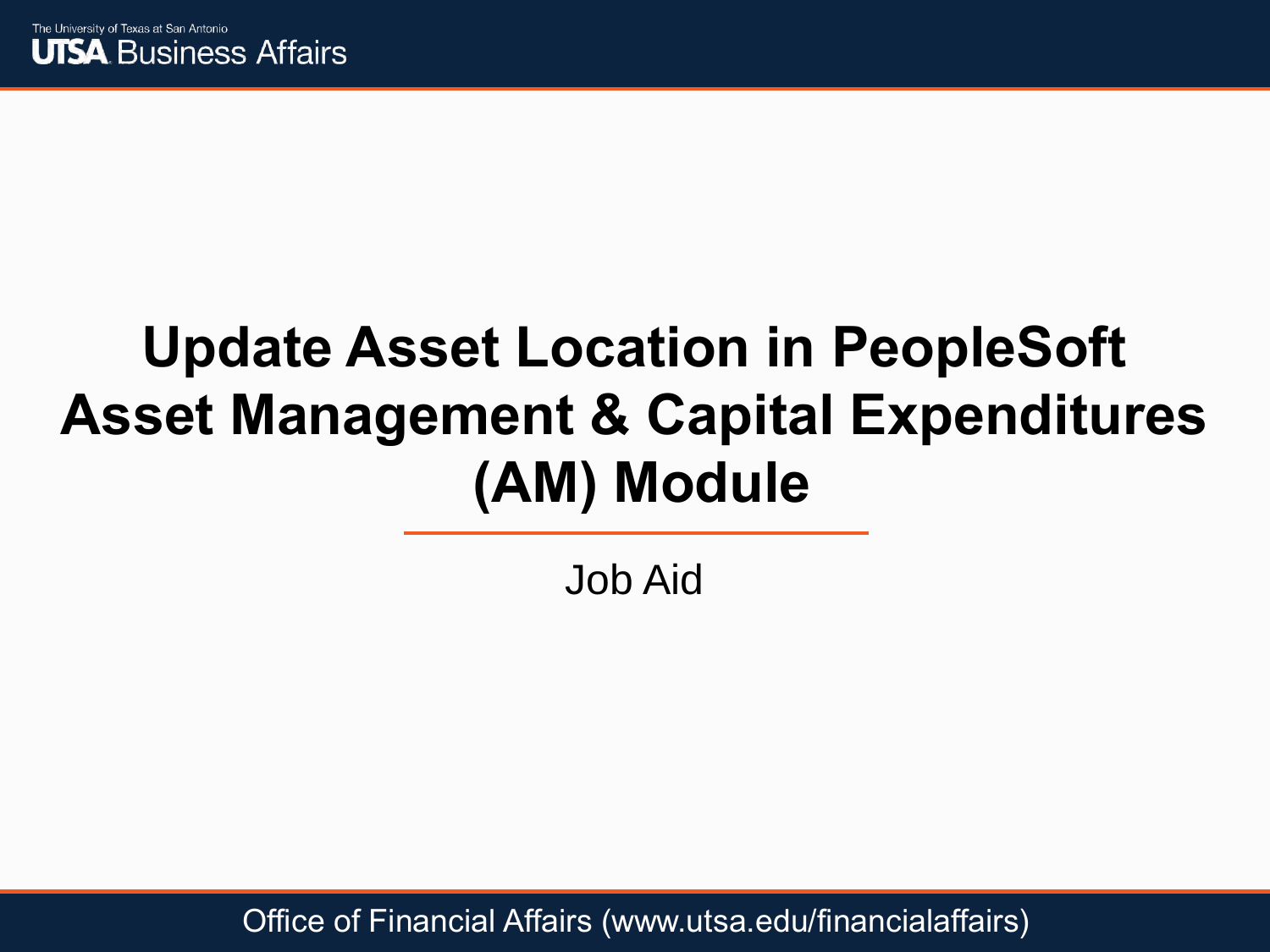### **Asset Location Change**

Asset location changes are processed under the "Asset Transactions" tile in the **Asset Mgmt & Cap. Expenditures (AM) module.** 



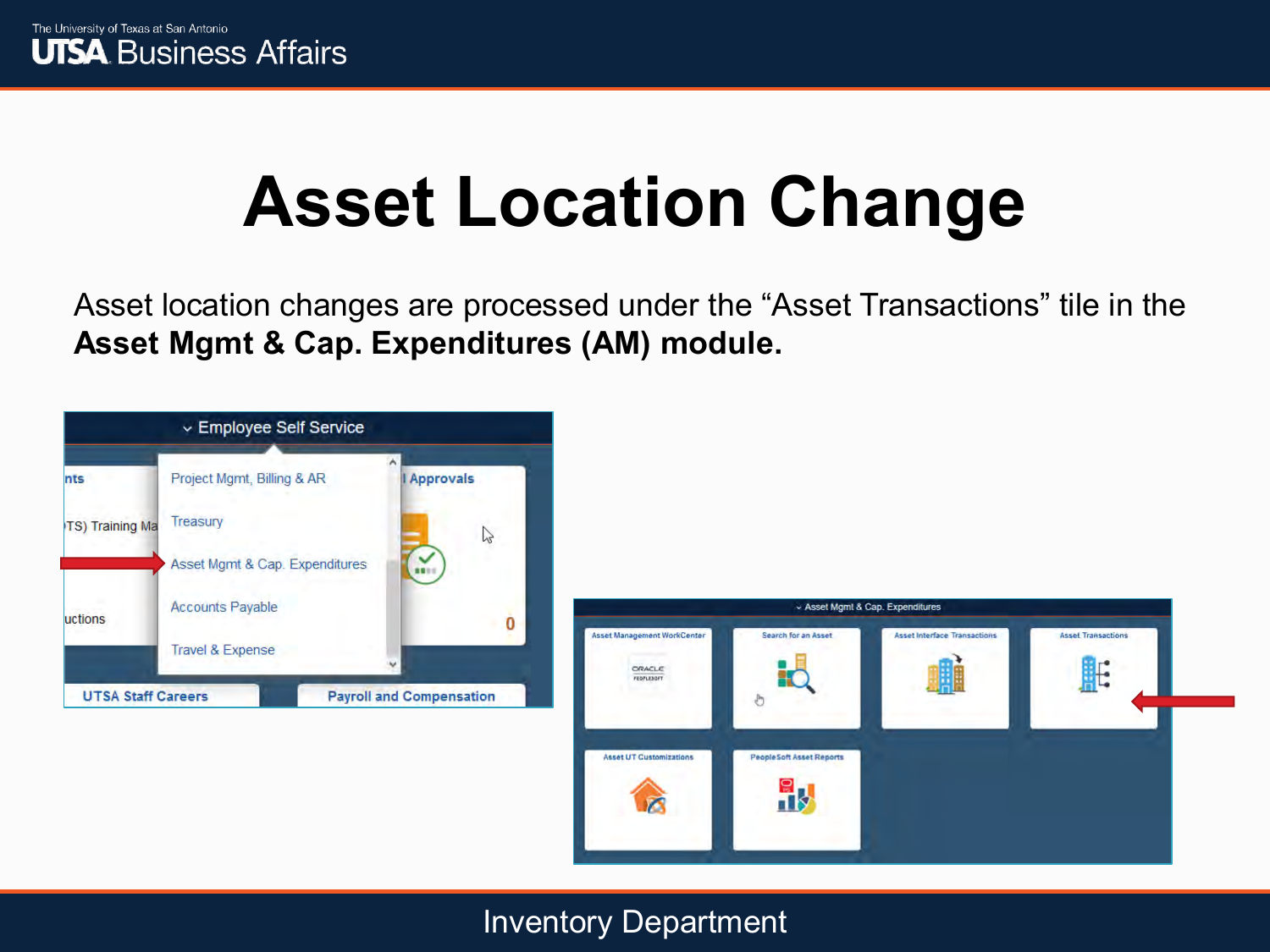Select "Basic Add" to begin a search using the asset tag number.

| Asset Mgmt & Cap. Expenditures          |              | <b>Asset Transactions</b>                                                                                |
|-----------------------------------------|--------------|----------------------------------------------------------------------------------------------------------|
| <b>Owned Assets</b>                     | $\wedge$     | <b>Asset Basic Information</b>                                                                           |
| <b>Express Add</b>                      |              | Enter any information you have and click Search. Leave fields blank for a list of all values.            |
| <b>Basic Add</b>                        |              | <b>Find an Existing Value</b><br>Keyword Search<br>Add a New Value<br>Search Criteria                    |
| <b>Copy Existing Asset</b>              |              | *Business Unit $=$ $\sim$<br>UTSA1<br>Q                                                                  |
| Search for an Asset                     |              | Asset Identification begins with $\sim$<br>Tag Number begins with $\sim$<br>Parent ID begins with $\sim$ |
| <b>Asset Book &amp; Financial Trans</b> | $\checkmark$ | Q<br>Description begins with $\sim$<br>Asset Type $=$<br>$\checkmark$                                    |
| Depreciation & Acc. Entries             | $\checkmark$ | $\checkmark$<br>Asset Subtype begins with $\sim$<br>Q<br>□ Include History □ Case Sensitive              |
| Retirement/Reinstate                    | $\checkmark$ | Basic Search & Save Search Criteria<br>Clear<br>Search                                                   |
|                                         |              | Find an Existing Value   Keyword Search   Add a New Value                                                |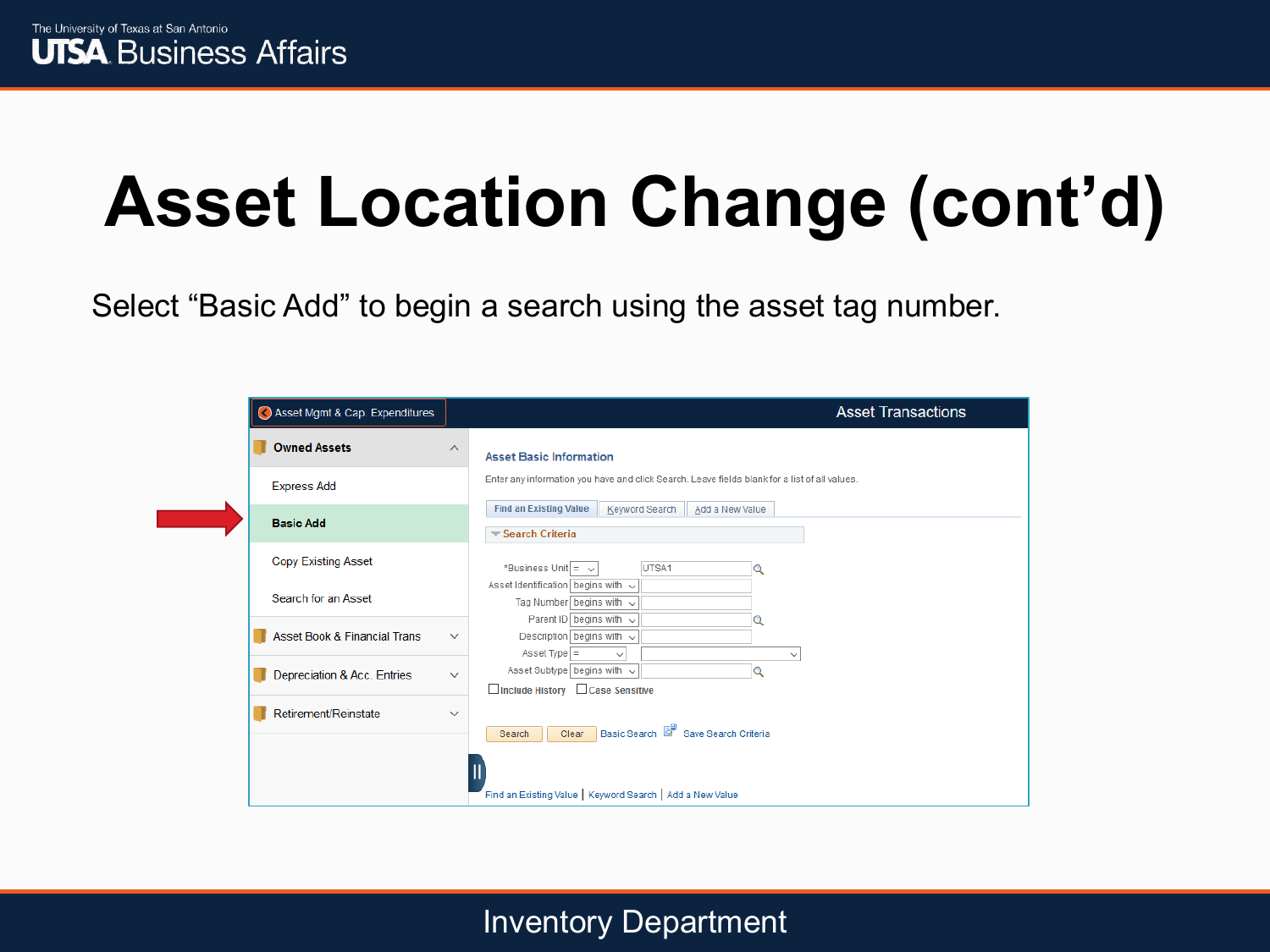Enter the asset tag number in the "Tag Number" field, then click "Search."

|                                                                                                                                                                                                                                                                                                                                                                  | <b>Asset Transactions</b> |
|------------------------------------------------------------------------------------------------------------------------------------------------------------------------------------------------------------------------------------------------------------------------------------------------------------------------------------------------------------------|---------------------------|
| <b>Asset Basic Information</b><br>Enter any information you have and click Search. Leave fields blank for a list of all values.                                                                                                                                                                                                                                  |                           |
| <b>Find an Existing Value</b><br>Keyword Search<br>Add a New Value                                                                                                                                                                                                                                                                                               |                           |
| Search Criteria                                                                                                                                                                                                                                                                                                                                                  |                           |
| *Business Unit =<br>UTSA1<br>Q<br>$\checkmark$<br>Asset Identification begins with $\sim$<br>177099<br>Tag Number begins with<br>$\checkmark$<br>Parent ID   begins with $\sim$<br>Q<br>Description begins with $\sim$<br>Asset Type $=$<br>$\checkmark$<br>$\check{ }$<br>Asset Subtype begins with $\sim$<br>Q<br>$\Box$ Include History $\Box$ Case Sensitive |                           |
| Basic Search & Save Search Criteria<br><b>Clear</b><br>Search                                                                                                                                                                                                                                                                                                    |                           |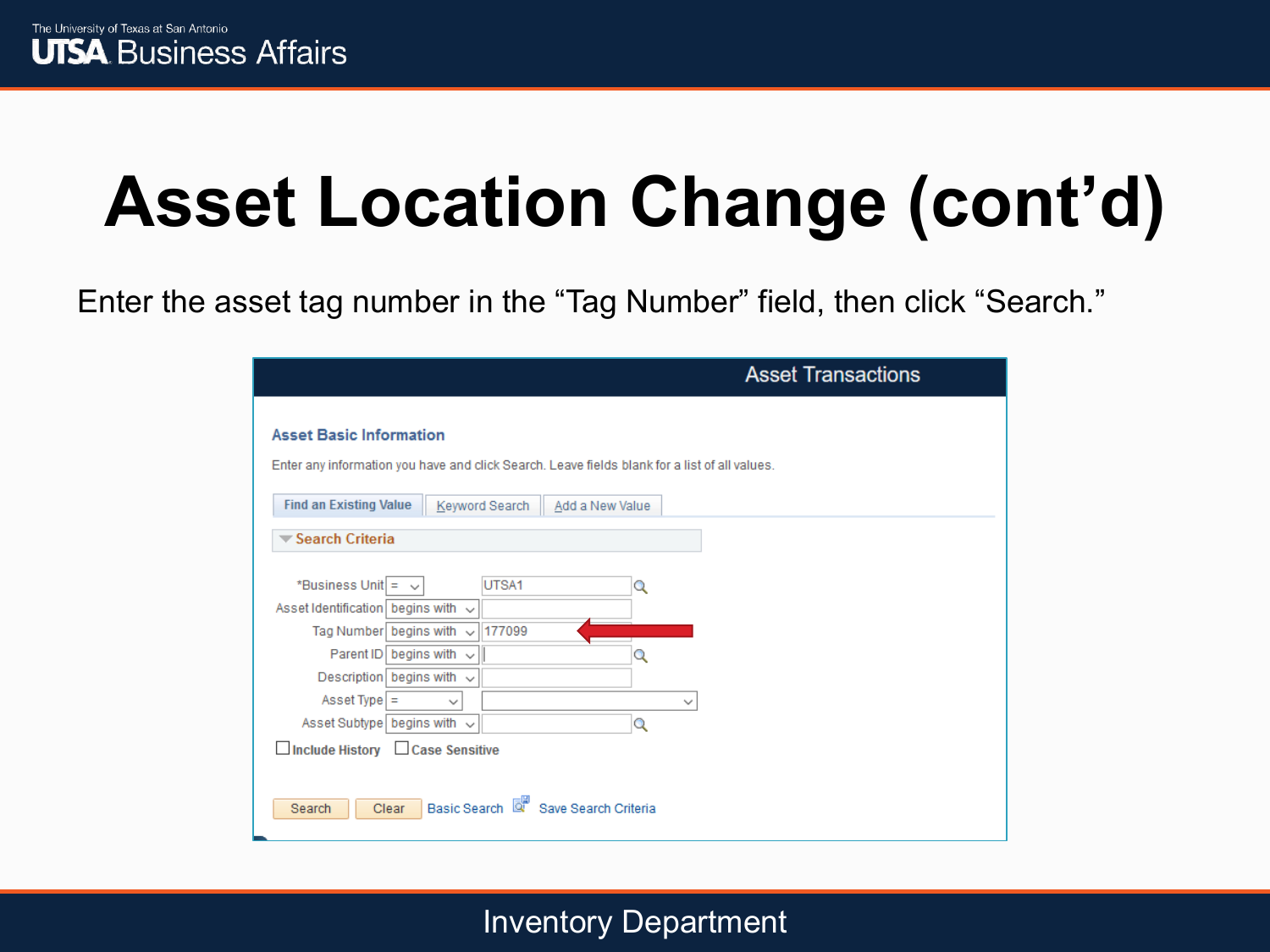To process a **location change**, select the "Location/Comments/Attributes" tab on the Asset Transaction screen.

|                            |                                       |                          | <b>Asset Transactions</b>    |                               |                         |
|----------------------------|---------------------------------------|--------------------------|------------------------------|-------------------------------|-------------------------|
|                            |                                       |                          |                              |                               |                         |
| <b>General Information</b> | Operation/Maintenance                 | Asset Acquisition Detail | Location/Comments/Attributes | Manufacture/License/Custodian | Asset Supplemental Data |
| Unit UTSA1                 | Asset ID 000000011292                 | LAPTOP CPU: LATITUDE     | Tag 177099                   | In Service                    |                         |
| <b>Asset Information</b>   |                                       |                          |                              |                               |                         |
|                            | Description LAPTOP CPU: LATITUDE 7400 |                          |                              | Short Desc LAPTOP CPU         | ٠                       |
|                            | CAP#                                  |                          |                              | Seq#                          |                         |
|                            | $\vee$ Taggable Asset                 |                          |                              | Tag Number 177099             |                         |
|                            | <b>Asset Class</b> 284                |                          | Portable CPU (Not Apple)     |                               |                         |
|                            | Asset Type IT Hardware                |                          |                              |                               |                         |
|                            | <b>Asset Subtype</b>                  |                          |                              | $\vee$ Capitalized Asset      |                         |
|                            | <b>Asset Status In Service</b>        |                          |                              | $\vee$ New Asset              |                         |
|                            | Acquisition Date 11/09/2018           |                          |                              | Available For Use             |                         |
|                            | <b>Placement Date</b>                 |                          |                              | $\Box$ In Physical Use        |                         |
|                            | <b>Collateral Asset</b>               |                          |                              |                               |                         |
|                            | <b>Acquisition Code Purchased</b>     |                          |                              |                               |                         |
|                            | FERC Code 03                          |                          |                              |                               |                         |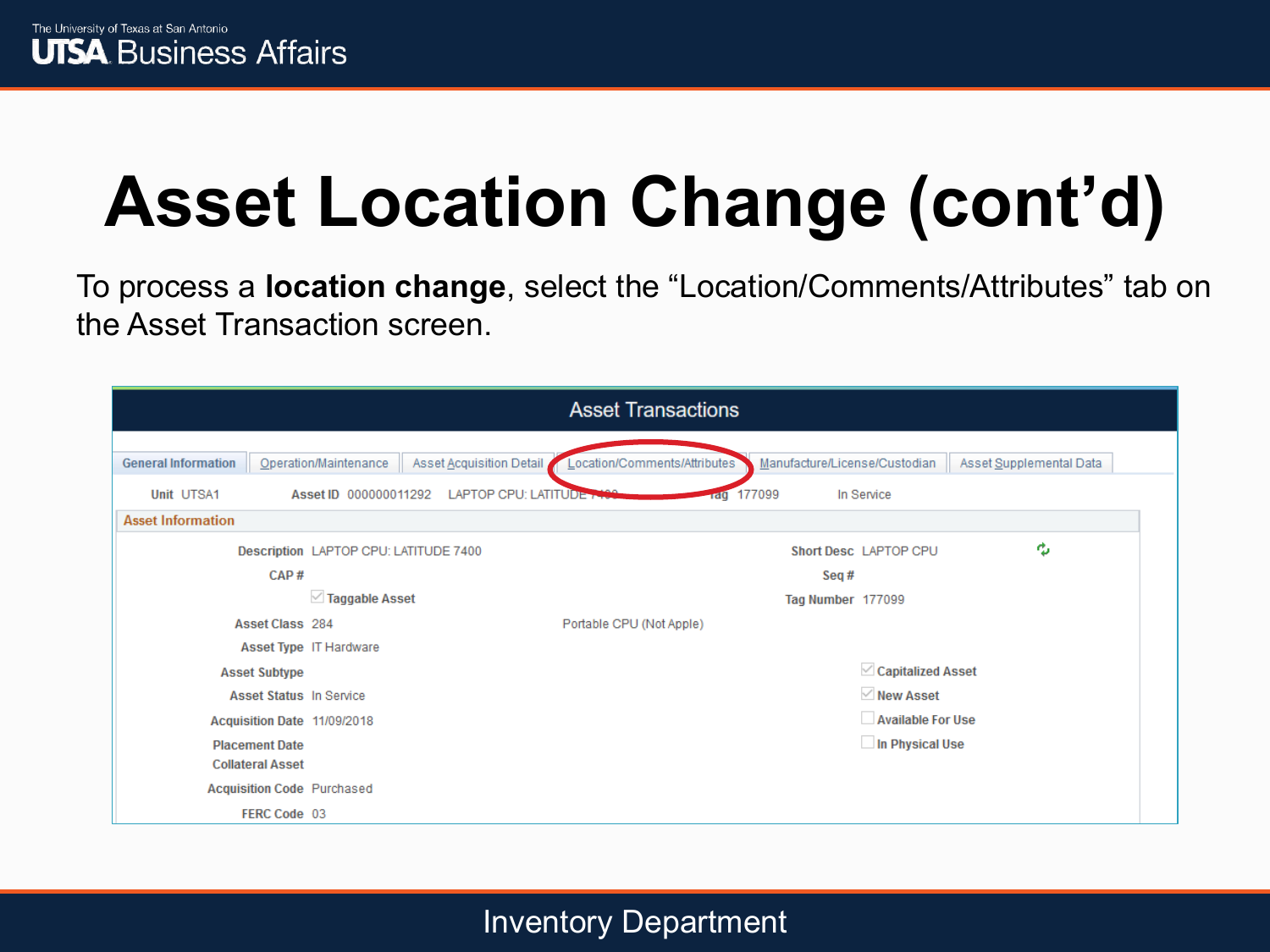Before entering the new location code, click on the plus (+) icon to automatically populate the current effective date.

|                                              |                               | <b>Asset Transactions</b>                                             |                          |                               |                                                            |         |
|----------------------------------------------|-------------------------------|-----------------------------------------------------------------------|--------------------------|-------------------------------|------------------------------------------------------------|---------|
| General Information<br>Operation/Maintenance | Asset Acquisition Detail      | Location/Comments/Attributes                                          |                          | Manufacture/License/Custodian | Asset Supplemental Data                                    |         |
| Unit UTSA1<br>Asset ID 000000011292          | LAPTOP CPU: LATITUDE 7400     |                                                                       | Tag 177099               | In Service                    |                                                            |         |
| $\overline{\phantom{a}}$ Location            |                               |                                                                       |                          | Find   View All               | First 1 of 1 D Last                                        |         |
| <b>Effective Date 04/22/2019</b>             | <b>b</b>                      | <b>Effective Sequence</b>                                             |                          |                               | $+$ $-$                                                    |         |
| <b>Location WFH</b><br>Area ID               | $\curvearrowright$            | <b>Employee-Working From Home</b>                                     |                          |                               |                                                            |         |
| Address 1 UTSA                               |                               |                                                                       |                          |                               | <b>Asset Transactions</b>                                  |         |
| City San Antonio<br>County Bexar             | General Information           | Operation/Maintenance                                                 | Asset Acquisition Detail |                               | <b>Location/Comments/Attributes</b><br>Manufacture/License |         |
| State TX<br>Tel<br>Country USA Unite         | Unit UTSA1                    | Asset ID 000000011292                                                 |                          | LAPTOP CPU: LATITUDE 7400     | Tag 177099                                                 | In Serv |
| <b>Geo Code</b>                              | $\blacktriangledown$ Location |                                                                       |                          |                               |                                                            | Fine    |
| <b>Document</b><br>Building 0000             |                               | Effective Date 09/22/2021<br>E<br><b>Location WFH</b><br>Q<br>Area ID |                          |                               | Notice the new date after clicking on                      |         |
|                                              |                               | Q                                                                     |                          | the plus $(+)$ icon.          |                                                            |         |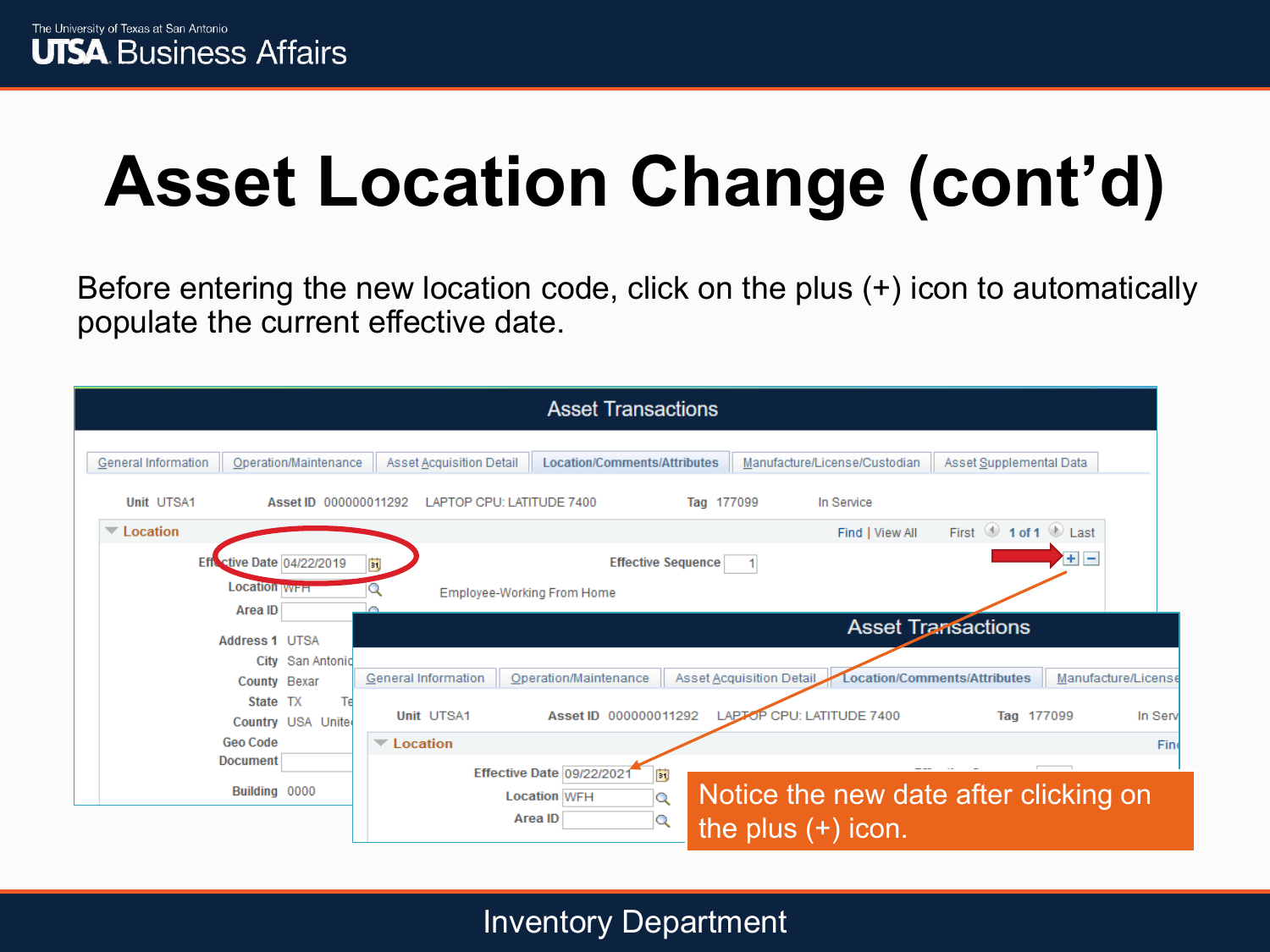Enter the new location code in the "Location" field.

- Click on the magnifying glass icon next to the "Location" field to view a list of campus locations. The **Look Up Location** tab will pop up.
- Enter a "Location Code" to narrow your search and click "Look Up."
- Locate the correct room number, then click on it to populate the location box.

|                                                                          | <b>Asset Transactions</b>                               |                                                                                                                                   |          |
|--------------------------------------------------------------------------|---------------------------------------------------------|-----------------------------------------------------------------------------------------------------------------------------------|----------|
| Asset Acquisition Detail<br>General Information<br>Operation/Maintenance | Location/Comments/Attributes                            | Manufacture/License/Custodian<br>Asset Supplemental Data<br><b>Look Up Location</b>                                               | $\times$ |
| Unit UTSA1<br>Asset ID 000000011292<br>$\blacktriangledown$ Location     | Tag 1770<br>LAPTOP CPU: LATITUDE 7400                   | *SetID<br>UTSA1                                                                                                                   | Help ^   |
| Effective Date 09/22/2021<br>Ħ<br><b>Location WFH</b>                    | <b>Effective Sequence</b><br>Employee-Working From Home | Location Code begins with $\sim$ NP1<br>Description begins with $\sim$                                                            |          |
| Area ID<br>Look up Location (Alt+5)<br>Address UTSA                      |                                                         | Clear<br><b>Basic Lookup</b><br>Look Up<br>Cancel<br>Search Results                                                               |          |
| City San Antonio                                                         |                                                         | View 100 First 1 1-164 of 164 12 Last                                                                                             |          |
| County Bexar                                                             | <b>Jurisdiction</b>                                     | <b>Location Code Description</b>                                                                                                  |          |
| Texas<br>State TX                                                        | Sector HC                                               | NP1002<br>North Paseo Bld 1.002<br>North Paseo Bld 1.002A<br><b>NP1002A</b><br><b>NP1002B</b><br>North Paseo Bld 1.002B<br>104001 |          |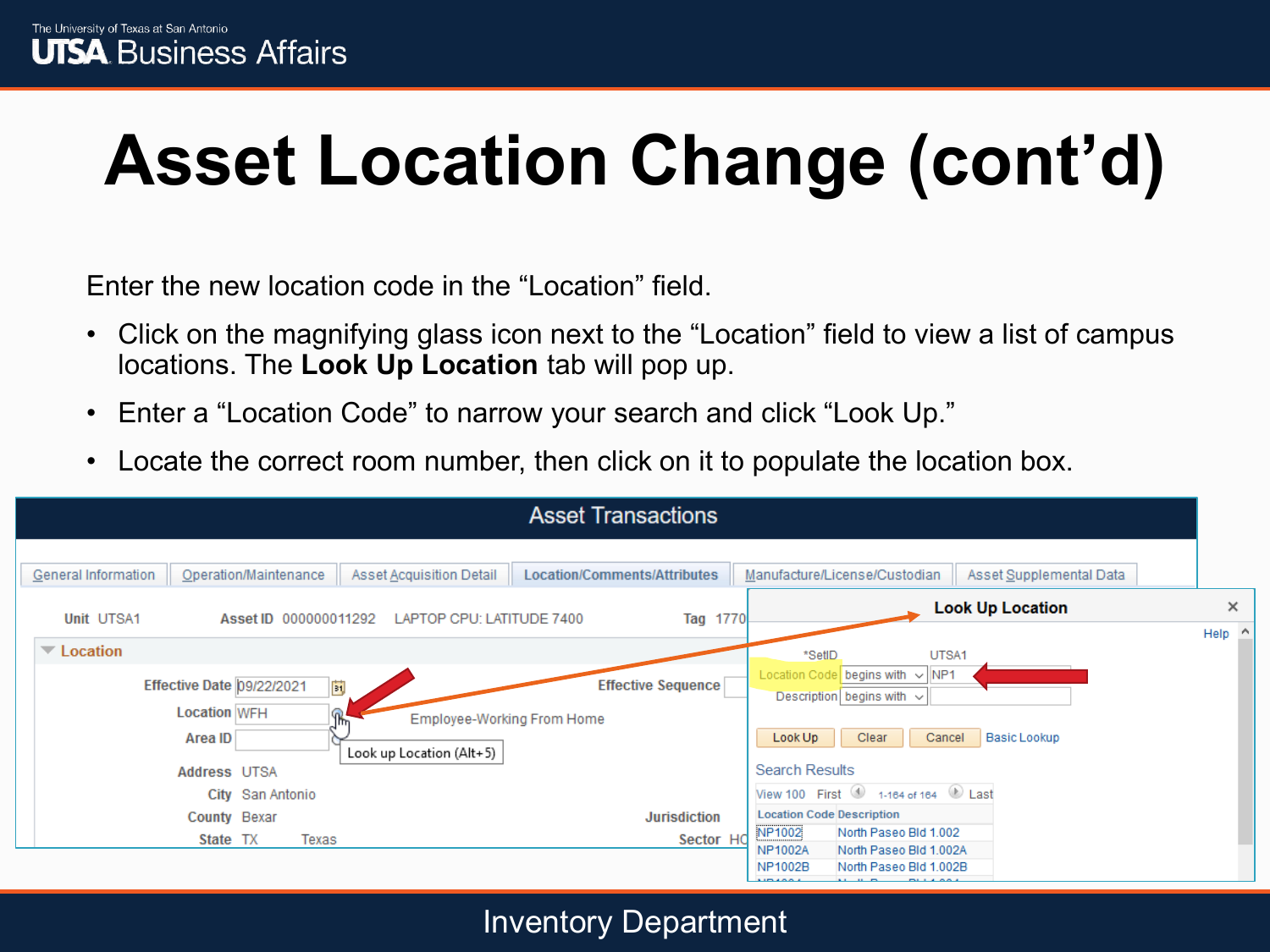The new location is now displayed in the "Location" field. Click "Save" to save your changes.

|                                                            |                                                                                                                                                                                                                     |                                       | <b>Asset Transactions</b>                                                                                                                                       |                               |                  |                                         |
|------------------------------------------------------------|---------------------------------------------------------------------------------------------------------------------------------------------------------------------------------------------------------------------|---------------------------------------|-----------------------------------------------------------------------------------------------------------------------------------------------------------------|-------------------------------|------------------|-----------------------------------------|
| General Information                                        | Operation/Maintenance                                                                                                                                                                                               | Asset Acquisition Detail              | Location/Comments/Attributes                                                                                                                                    | Manufacture/License/Custodian |                  | Asset Supplemental Data                 |
| <b>Unit UTSA1</b>                                          | Asset ID 000000011292                                                                                                                                                                                               | LAPTOP CPU: LATITUDE 7400             | Tag 177099                                                                                                                                                      |                               | In Service       |                                         |
| $\blacktriangledown$ Location                              |                                                                                                                                                                                                                     |                                       |                                                                                                                                                                 |                               | Find   View All  | First $\bigcirc$ 1 of 2 $\bigcirc$ Last |
|                                                            | <b>Effective Date 09/22/2021</b><br>Location NP1002<br>Area ID<br><b>Address 1 UTSA</b><br>City San Antonio<br>County Bexar<br>State TX<br>Texas<br>Country USA United States<br><b>Geo Code</b><br><b>Document</b> | FÜ<br>Q<br>North Paseo Bld 1.002<br>Q | <b>Effective Sequence</b><br><b>Jurisdiction</b><br>Sector 1.002<br><b>Postal 78249</b>                                                                         |                               |                  | $+$ $-$                                 |
|                                                            |                                                                                                                                                                                                                     |                                       | <b>Latitude</b>                                                                                                                                                 |                               |                  |                                         |
| <b>Detailed Description</b><br>$\blacktriangleright$ Image |                                                                                                                                                                                                                     |                                       |                                                                                                                                                                 |                               |                  |                                         |
| <b>同</b> Save                                              | The Return to Search                                                                                                                                                                                                |                                       | General Information   Operation/Maintenance   Asset Acquisition Detail   Location/Comments/Attributes   Manufacture/License/Custodian   Asset Supplemental Data | $\Box$ Add                    | 圆 Update/Display | Include History                         |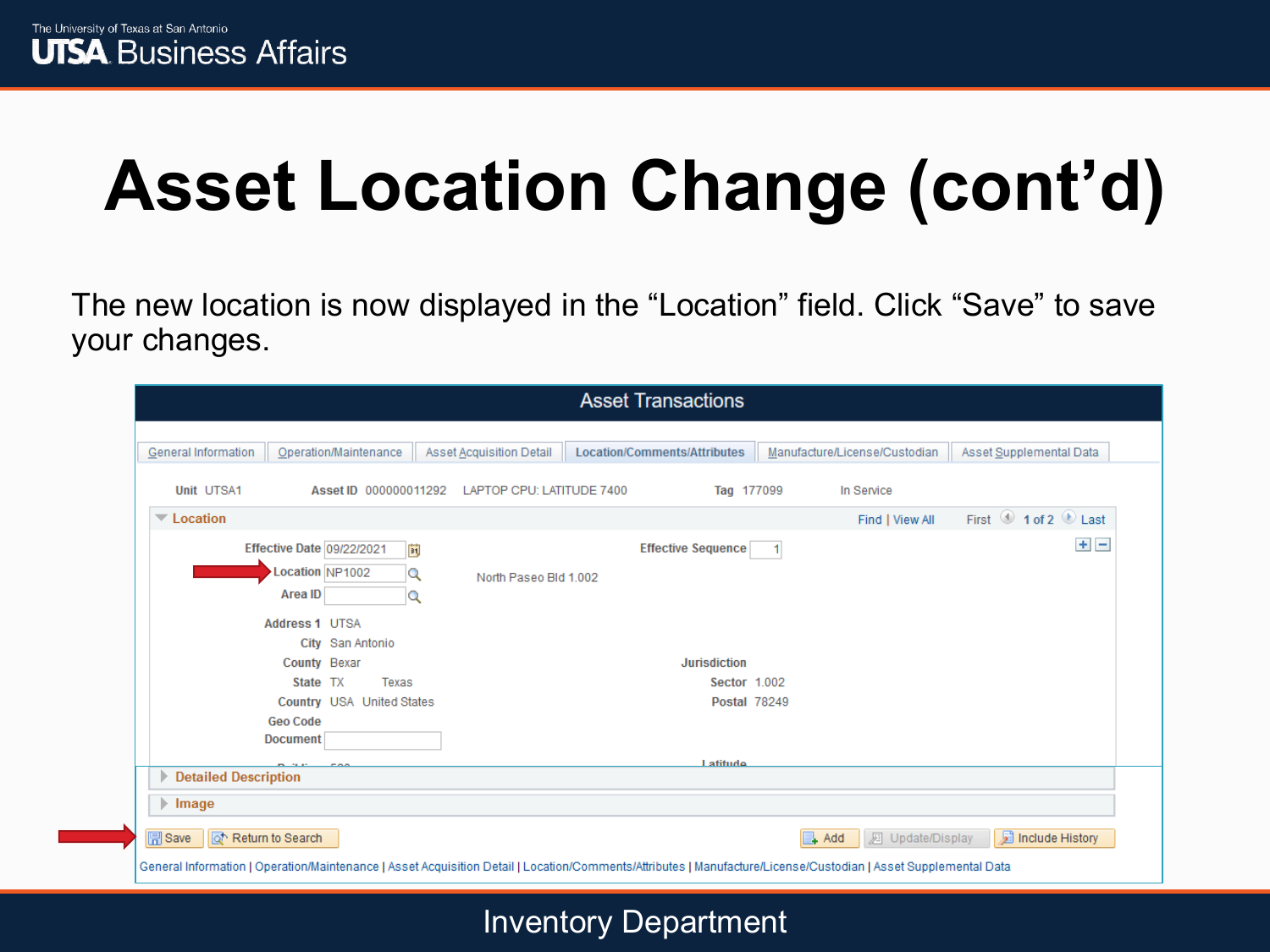Next, use the dropdown button to expand the "Comments" box and enter your comments.

| K00MH                                                                                                                                                           |                                        |      |                                                          |         |
|-----------------------------------------------------------------------------------------------------------------------------------------------------------------|----------------------------------------|------|----------------------------------------------------------|---------|
| <b>Authorization</b>                                                                                                                                            |                                        |      |                                                          |         |
| <b>Status</b>                                                                                                                                                   | $\checkmark$                           | Date | D)                                                       |         |
| Name                                                                                                                                                            |                                        |      |                                                          |         |
| $\triangleright$ Comments                                                                                                                                       |                                        |      |                                                          |         |
| tributes                                                                                                                                                        |                                        |      |                                                          |         |
| Expand section Comments                                                                                                                                         |                                        |      |                                                          |         |
| <b>User Attributes</b>                                                                                                                                          |                                        |      |                                                          |         |
| <b>CR Route</b>                                                                                                                                                 | <b>Institution</b>                     |      |                                                          | $+$ $-$ |
| <b>CR BLDG Code</b>                                                                                                                                             | <b>Historical Tag Number</b>           |      |                                                          |         |
| <b>Acquisition Date</b><br>Fij                                                                                                                                  |                                        |      |                                                          |         |
| <b>Sanitization Method</b><br>$\checkmark$                                                                                                                      | <b>Asset Condition</b><br>$\checkmark$ |      |                                                          |         |
| <b>Sanitization Date</b><br>FJ                                                                                                                                  | <b>Surplus Department ID</b>           |      |                                                          |         |
| <b>Detailed Description</b><br>Þ                                                                                                                                |                                        |      |                                                          |         |
| $\blacktriangleright$ Image                                                                                                                                     |                                        |      |                                                          |         |
| <b>同</b> Save<br>Return to Search                                                                                                                               |                                        |      | Include History<br>$\Box$ Add<br><b>图 Update/Display</b> |         |
| General Information   Operation/Maintenance   Asset Acquisition Detail   Location/Comments/Attributes   Manufacture/License/Custodian   Asset Supplemental Data |                                        |      |                                                          |         |